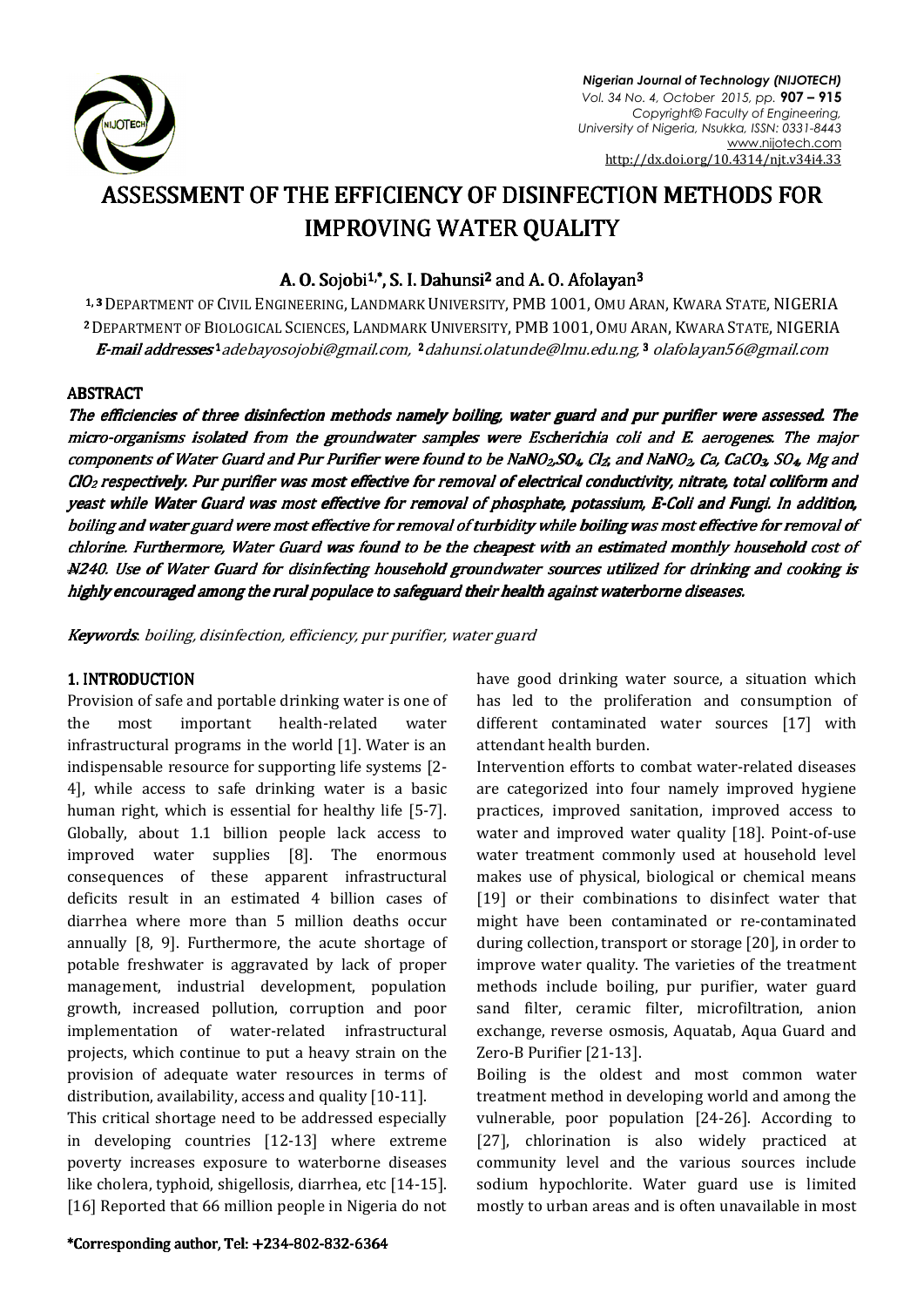rural areas in Nigeria largely due to difficulty in reaching rural areas owing to bad roads and weak advertisement of the product [28]. Pur purifier, developed by Procter and Gamble Pakistan under the trademark of Procter and Gamble Company in conjunction with Centers for Disease Control and Prevention, is also used. The product contains powdered ferric sulphate, a flocculant and calcium hypochlorite,  $[Ca (OCl)<sub>2</sub>]$ , which is a disinfectant  $[27]$ . The ferric sulphate removes suspended particles through settling from water.

The objective of this laboratory study therefore is to investigate the efficiency of three of the various drinking water treatment methods commonly used in developing countries with particular reference to Omu Aran in Kwara State of Nigeria namely boiling, water guard and Pur Purifier.

# 2. METHODOLOGY

### 2.1 Description of Study Area

Irepodun Local Government Area (LGA) is one of the sixteen LGAs in Kwara State, located in the North Central geopolitical zone in Nigeria. The annual rainfall and temperature in Kwara State ranges from 1234.9mm-1468.5mm and 32.3-36.4oC respectively, while the annual mean relative humidity ranges from 47.6-52.4. Basic amenities such as piped-borne water and hospitals are grossly inadequate. Based on statistics by the National Bureau of Statistics (NBS), 88.68% of the population in Kwara State is poor, which is one of the highest in Nigeria and indicates extreme level of poverty [29].

[30] Reported that 68.7% and 20.2% of the Ilorin populace use well water and borehole as drinking water sources. Furthermore, 41.2% of the households in Irepodun LGA rely on borehole while 31.2% rely on wells as their major sources of water for drinking and cooking [31]. Hence, this information informed our focus on these two major sources of water by the rural households in the LGA. [32] sampled 4,061 children under five years of age in nine rural communities in Southwest of Irepodun LGA and reported that 21.6% of the children had diarrhea.

#### 2.2 Sampling Communities

The rural communities sampled were Omu Aran, Oro, Edidi and Oke Onigbin within Irepodun Local Government of Kwara State. The predominant sources of water supply for drinking, cooking and other domestic purposes are borehole and shallow wells besides sachet water due to the irregularity in the supply of public water.

#### 2.3 Water Sampling and Treatment

Water samples for this study were collected between April to November, 2014 from boreholes and shallow wells. Samples were collected with the aid of new high-density PET screw-capped containers of 1.5 L capacity. Water from the boreholes was allowed to run for 5 minutes, immediately followed by reduction in the water flow in order to avoid splashing during filling of bottles. Gasses were removed from the bottles by filling and emptying the bottles before the collection of actual water samples. For shallow wells, the water was given a little disturbance with a drawing bucket for about five consecutive times to allow for proper mixing of the well water before the actual samples were drawn out. In each case, the PET bottles and stoppers were thoroughly washed with distilled water thrice and once with the water to be sampled before the actual sample collection [7].

At each site, three bottles were filled with water, one each for boiling, water guard and Pur Purifier treatments having no added acid while the fourth bottle was filled with the water from the same point and acidified by adding a few drops of  $5\%$  HNO<sub>3</sub> to stop microbial proliferation. At the same time, samples for microbial analysis were collected using autoclave-sterilized sample bottles from the same locations [7]. The water samples were preserved in a refrigerator at 4◦C to keep the water content intact until treatment and analyses were carried out. A total of 48 raw water samples per town were collected making a total of 192 water samples in general for the baseline and were subjected to treatments such as boiling, pur purifier and water guard. The various water treatments were applied in the Chemical Engineering Laboratory, Landmark University within thirty minutes of sample collection.

For boiling purposes, a steel cooking pot was thoroughly washed thrice to remove any form of external contamination and filled with the water sample and covered appropriately. Boiling was done with the aid of Mikachi electric stove for twelve minutes to achieve rolling boiling after surface boiling was observed after seven minutes of boiling. The surface boiling temperature ranges between 78<sup>o</sup>C-850C. The covered pot with water was removed from the electric stove after achieving rolling boiling for five minutes during which the rolling boiling temperature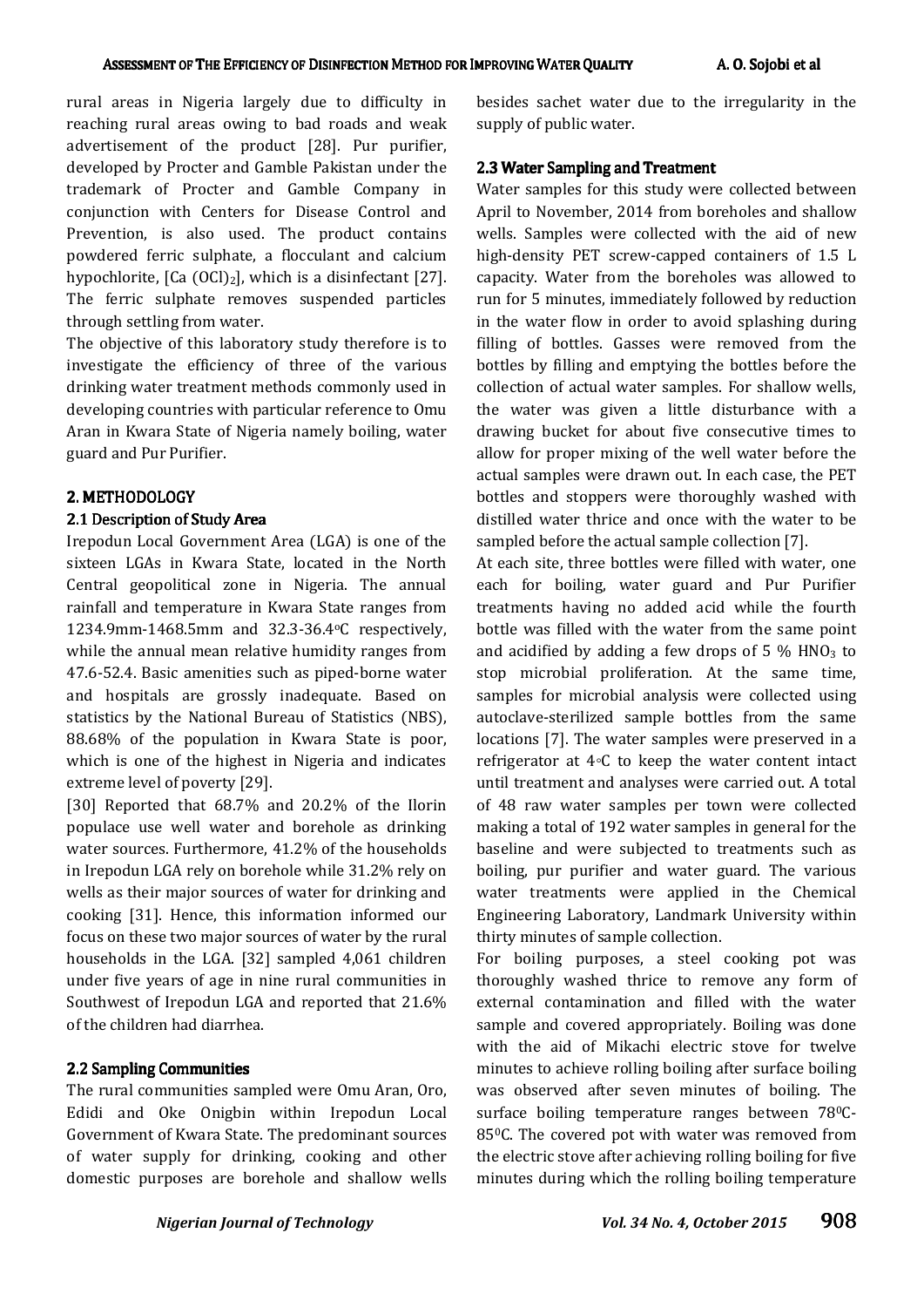averages 1000C and was allowed to cool for ten minutes before samples were taken for analyses.

The Water Guard used was manufactured by Tuyil Pharmaceutical Industries limited, Ilorin, Nigeria but sold as Water Care. Water sample was poured into a clean measuring glass cylinder to ascertain its volume. The standard recommended dosage was to pour one capful of water guard into 25 litres of jerry can of water. Based on the volume obtained, the corresponding volume of water guard was weighed out on a measuring balance and added to the cylinder and thoroughly mixed for two minutes and shaken. The WG-treated water was allowed to stand for thirty minutes before samples were taken for analyses.

The Pur Purifier (Pur) of water used for water treatment was produced by Procter and Gamble, Pakistan under the trademark of Procter and Gamble Company. The collected water sample was poured into a clean, glass measuring cylinder to ascertain its volume. The recommended dosage was to treat 10 litres of water with one packet of Pur Purifier. After ascertaining the volume of water sample, corresponding amount of Pur Purifier weighed out on a balance, was added and stirred thoroughly with a clean glass rod for five minutes. The solution was allowed to stand for five minutes when flocculant separation was observed. The solution was filtered with a new, clean 100% filter cotton cloth without holes into a clean glass measuring cylinder, from where samples were taken for analyses. All the water samples including the baseline and treated water samples were transported within three hours to Central Research Laboratory of Federal University of Akure, Ondo State, Nigeria for physical, chemical and microbiological analyses.

Chemical composition of the WG and PP was determined using Paqualab Photometer with model number PT741E1113039 in the Environmental Laboratory of Department of Civil Engineering, Landmark University. In order to determine their chemical composition, 1 mg of both WG and Pur Purifier were made up to 10 mg of deionized water in a graduated test tube which was compared to a blank control.

#### 2.4 Analytical Procedure

Physical parameters including pH (HI 9024-C, Hanna Instruments, Smithfield, RI, USA), temperature (HI 98517, Hanna Instr.), salinity (HI 19311, Hanna Instr.), electrical conductivity (HI 2315, Hanna Instr.), and total dissolved solids (TDS) (VSI 22, VSI Electronics Private Limited, Punjab, India) were analyzed in-situ using the afore-mentioned hand digital meters. Dissolved oxygen was analyzed using the azide modification of Winkler's method [33]. Chloride content was determined by titration according to the method described in [33]. Determination of the major anions was carried out with Ultraviolet spectrophotometer screening method [33] with a UV spectrophotometer (DR 2800, HACH, Washington, USA) [6-7; 15]. To maintain reliability and reproducibility in the analyses, the blank, standard, and pre-analyzed samples were analyzed after every 10 samples [7]. Standard methods were used to determine the total viable and coliform bacteria counts as colony forming units (CFU) in water samples [34]. Metals analysis were done with the aid of atomic absorption spectrophotometer (AAS) (Sens AA 3000, GBC, Australia) using the method in [34]. For each water parameter, the average values obtained in the baseline for boreholes and wells water samples termed pre-treatment water samples were compared with the average of the post-treated water samples.

Table 1: Statistics of Physico-chemical analyses of Baseline groundwater for the study area

| Parameters             | No.<br>Data | Max       | Min       | Avg   | SD   | SON <sup>35</sup>        |
|------------------------|-------------|-----------|-----------|-------|------|--------------------------|
| Turb (NTU)             | 192         | 0.06      | 0.00      | 0.03  | 0.02 | 5                        |
| EC (ms/cm)             | 192         | 8.01      | 0.79      | 4.15  | 1.15 | 1000                     |
| рH                     | 192         | 8.07      | 3.16      | 5.64  | 0.94 | $6.5 - 8.5$              |
| TS (mg/l)              | 192         | 0.67      | 0.05      | 0.30  | 0.05 |                          |
| TDS (mg/l)             | 192         | 2.53      | 0.19      | 0.40  | 0.39 | 500                      |
| TH (mg/l)              | 192         | 219.51    | 91.99     | 154.4 | 6.43 |                          |
| DO(mg/l)               | 192         | 11.01     | 4.49      | 7.25  | 1.06 | 7.5 (FEPA) <sup>36</sup> |
| Cl (mg/l)              | 192         | 46.85     | 4.48      | 24.63 | 3.3  | 250                      |
| $N0_3$ (mg/l)          | 192         | 192.25    | 3.18      | 50.12 | 5.14 | 50                       |
| SO <sub>4</sub> (mg/l) | 192         | 7.2       | 4.49      | 5.41  | 0.37 | 100                      |
| $PO4$ (mg/l)           | 192         | 20.23     | 11.4      | 15.80 | 2.92 |                          |
| Cd (mg/l)              | 192         | ND.       | ND        | ND.   | ND   | 0.003                    |
| Pb (mg/l)              | 192         | 0.05      | 0.02      | 0.04  | 0.01 | 0.01                     |
| $Cr$ (mg/l)            | 192         | <b>ND</b> | <b>ND</b> | ND.   | ND.  | 0.05                     |
| $Ni$ (mg/l)            | 192         | ND.       | ND        | ND    | ND   | 0.02                     |
| $Zn$ (mg/l)            | 192         | 0.04      | 0.00      | 0.02  | 0.01 | 3.0                      |
| Fe (mg/l)              | 192         | 0.02      | 0.00      | 0.01  | 0.01 | 0.3                      |
| Na (mg/l)              | 192         | 16.81     | 6.47      | 9.65  | 1.65 | 200                      |
| $K \text{ (mg/l)}$     | 192         | 6.9       | 4.97      | 5.75  | 0.27 |                          |
| Ca (mg/l)              | 192         | 27.01     | 1.99      | 11.5  | 1.89 |                          |
| $Mg$ (mg/l)            | 192         | 1.42      | 0.39      | 0.86  | 0.26 | 0.2                      |

Turb is the Turbidity; EC is the Electrical conductivity; Max is the Maximum; Min is the Minimum; Avg is the Average; SON is the Standard deviation<sup>35</sup> is the Standard Organisation of Nigeria; <sup>36</sup>FEPA is the Federal Environmental Protection Agency (1991)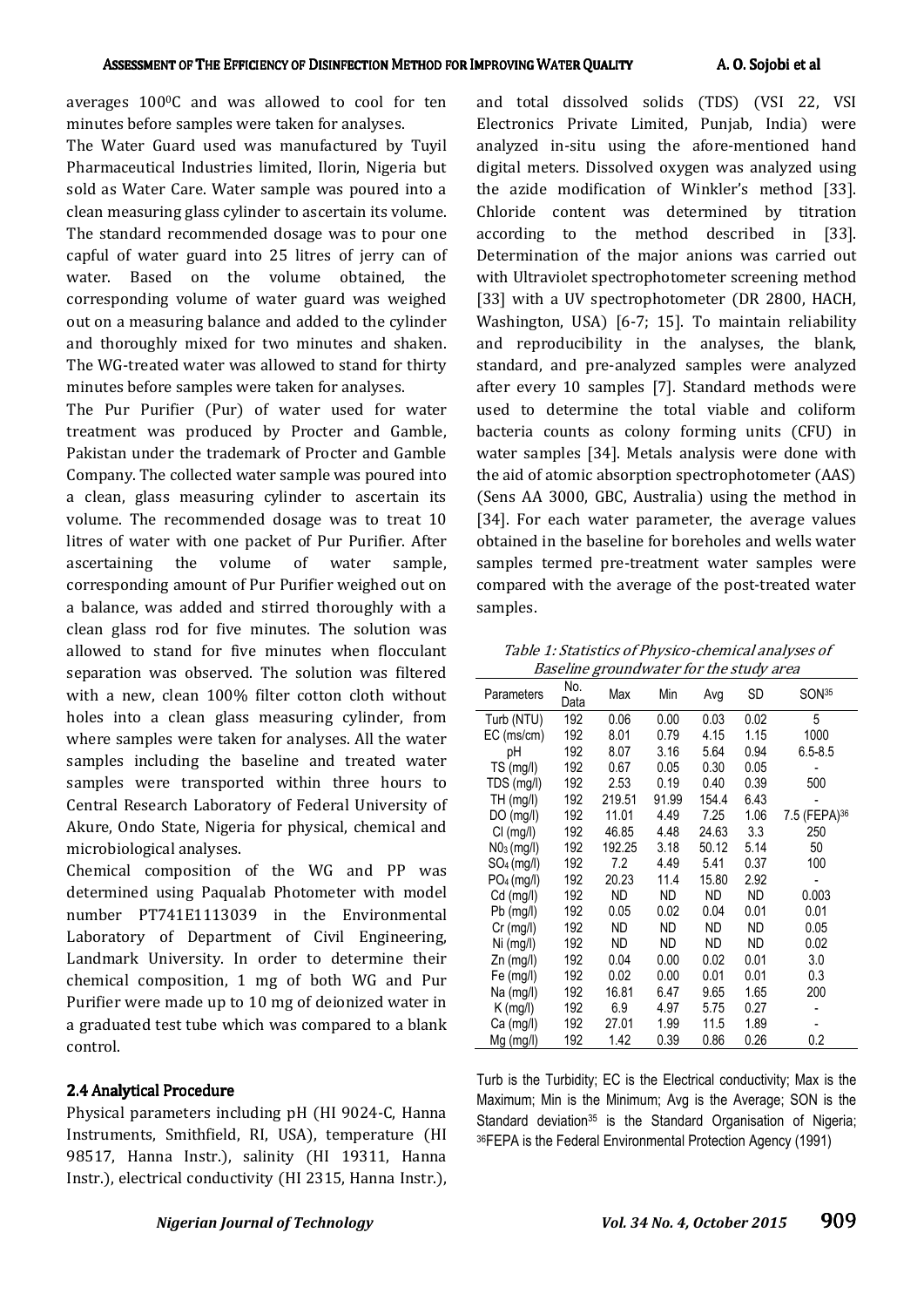#### 3. RESULTS 3. RESULTS

#### 3.1 General Water Characteristics

Tables 1 and 2 showed the basic statistics of the physico-chemical and micro-biological properties of the baseline groundwater samples in the study area. Turbidity ranged from 0.00-0.06 with a mean of 0.03. EC varies from  $0.79 - 8.01$  mscm<sup>-1</sup> with a mean of 4.15.

The pH of the baseline water samples varies from 3.16-8.07, with a mean of 5.64 indicating that the water is acidic in nature compared to Ilaro wells in Ogun State which are more alkaline with pH range of 6.5-9.5 [37] and similar to Ibeno wells in AkwaIbom State with an acidic pH range of 5.6-6.8 [38]. The most abundant cations with respect to average were  $Ca^{2+}$ , Na<sup>+</sup>, and K<sup>+</sup> while NO<sub>3</sub>, Cl<sup>-</sup>, and PO<sup>2</sup><sup>-</sup> were the most abundant anions.

# Table 2: Statistics of Microbiological analyses of the study area

|                   | No.  |         |        |      |       |                   |
|-------------------|------|---------|--------|------|-------|-------------------|
| Parameters        | οf   | Max     | Min    | Avq  | SD    | SON <sup>35</sup> |
|                   | Data |         |        |      |       |                   |
| TCC (cfu/100ml)   | 192  | 11.02   | 0.00   | 4.00 | 0.38  | 10                |
| E-Coli Count      | 192  | 1311.10 | 886.98 | 1115 | 11.62 |                   |
| (ECC)(cfu/100ml)  |      |         |        |      |       |                   |
| Yeast Count (YC)  | 192  | 413.01  | 146.99 | 277  | 7.76  | -                 |
| (ctu/100ml)       |      |         |        |      |       |                   |
| Fungi (cfu/100ml) | 192  | 34.01   | 0.00   | 14.0 | 1.19  |                   |

Cadmium (Cd), Nickel (Ni) and Chromium (Cr) were either undetected in the water samples or were below detection limits. Calcium (Ca) concentration in the groundwater which ranged from 1.99-27.01 mg/l with mean average value of 11.5 mg/l was greater than the range of 2.5-12.9 mg/l and mean of 7.9 mg/l recorded for Ibeno wells by [38] and were within the WHO [39]permissible limit of 200 mg/l. The chloride concentration which ranged from 4.48-46.85 mg/l with mean of 24.63 mg/l were less than the range of 97.5-215.9 mg/l with mean of 175.2 mg/l obtained for Ibeno wells by [38] and were within SON [35] limit of 250mg/l. TC in the study area varies from 0.00-11.01 with a mean of 4cfu/100ml. EC varies from 886.98- 1311.1 cfu/100ml in the study area with a mean of concentration of 1114.75 cfu/100ml. E-Coli is more predominant than yeast and fungi in the water samples in the study area. Mean yeast and fungi concentrations were 277.13 and 14.13 cfu/100ml and ranged from 154.99-429.01 cfu/100ml and 0.00-34.01 cfu/100ml respectively. Oke Onigbin had the highest E-Coli and Fungi concentrations of 1311.10 and 34.01

cfu/100ml respectively while Edidi had the highest yeast concentration of 429.01 cfu/100ml.

The chemical composition of both WG and PP are shown in Table 3 with WG having a higher pH of 7.94 and PP with a pH of 5.93. Table 3 also showed that the main components in WG are NaNO<sub>2</sub>,  $SO_4$  and Cl<sub>2</sub>while the major components in PP are NaNO<sub>2</sub>, Ca, CaCO<sub>3</sub>,  $SO_4$ , Mg and ClO<sub>2</sub>.

| Table 3: Chemical composition of Water Guard and |
|--------------------------------------------------|
| <i>Pur Purifier</i>                              |

| тигтинг                                        |             |                    |  |  |  |
|------------------------------------------------|-------------|--------------------|--|--|--|
| Parameters                                     | Water Guard | Pur Purifier       |  |  |  |
| pH                                             | 7.94        | 5.93               |  |  |  |
| Total Alkalinity ( $CaCO3$ ) (mg/l)            | <b>ND</b>   | $135$ mg/l         |  |  |  |
| TH(CaCO <sub>3</sub> ) (mg/l)                  | <b>ND</b>   | $130 \text{ mg/l}$ |  |  |  |
| $D0$ (mg/l)                                    | 0.00        | 1.04               |  |  |  |
| Cl <sub>2</sub> (mg/l)                         | 0.14        | 1.22               |  |  |  |
| $NO3$ (mg/l)                                   | 0.00        | 1.26               |  |  |  |
| $SO_4$ (mg/l)                                  | 7           | 58                 |  |  |  |
| $P0_4$ (mg/l)                                  | <b>ND</b>   | 0.51               |  |  |  |
| $Cr$ (mg/l)                                    | <b>ND</b>   | 0.26               |  |  |  |
| Ni (mg/l)                                      | 0.10        | 2.75               |  |  |  |
| $\text{Zn (mg/l)}$                             | 0.07        | 2.59               |  |  |  |
| Fe $(mg/l)$                                    | 0.01        | 2.85               |  |  |  |
| Na (mg/l)                                      | 0.6         | 1.85               |  |  |  |
| K(mg/l)                                        | 1.2         | 3.7                |  |  |  |
| Ca (mg/l)                                      | <b>ND</b>   | 219                |  |  |  |
| $Mg$ (mg/l)                                    | <b>ND</b>   | 29                 |  |  |  |
| Al $(mg/l)$                                    | <b>ND</b>   | 0.23               |  |  |  |
| Total Bromine (Br <sub>2</sub> ) (mg/l)        | 0.09        | 3.10               |  |  |  |
| Ammonia (mg/l)                                 | 0.00        | 4.75               |  |  |  |
| Cu (mg/l)                                      | 0.00        | 1.75               |  |  |  |
| Nitrite $(mg/l)$ (NaNO <sub>2</sub> ) $(mg/l)$ | 15          | 460                |  |  |  |
| Chlorine dioxide (ClO <sub>2</sub> ) (mg/l)    | 0.1         | 9.9                |  |  |  |
| Ammonium (NH <sub>4</sub> ) (mg/l)             | <b>ND</b>   | 0.31               |  |  |  |

#### 3.2 Efficiency of Disinfection

The efficiencies of the three disinfection methods are shown in Table 4. The disinfection efficiency is defined as a percentage change in concentration for the physico-chemical parameters and percentage change in count for the microbial parameters. Boiling and Water Guard (WG) achieved turbidity disinfection (or removal) efficiency of 93.3% which was higher than the 66.7% disinfection efficiency recorded by Pur Purifier (PP). In terms of EC, PP recorded the highest removal efficiency of 61.44% followed by WG with removal efficiency of 22.89% while concentration of EC increased with boiling. All the pre- and posttreated water were far below the 1000 ms/cm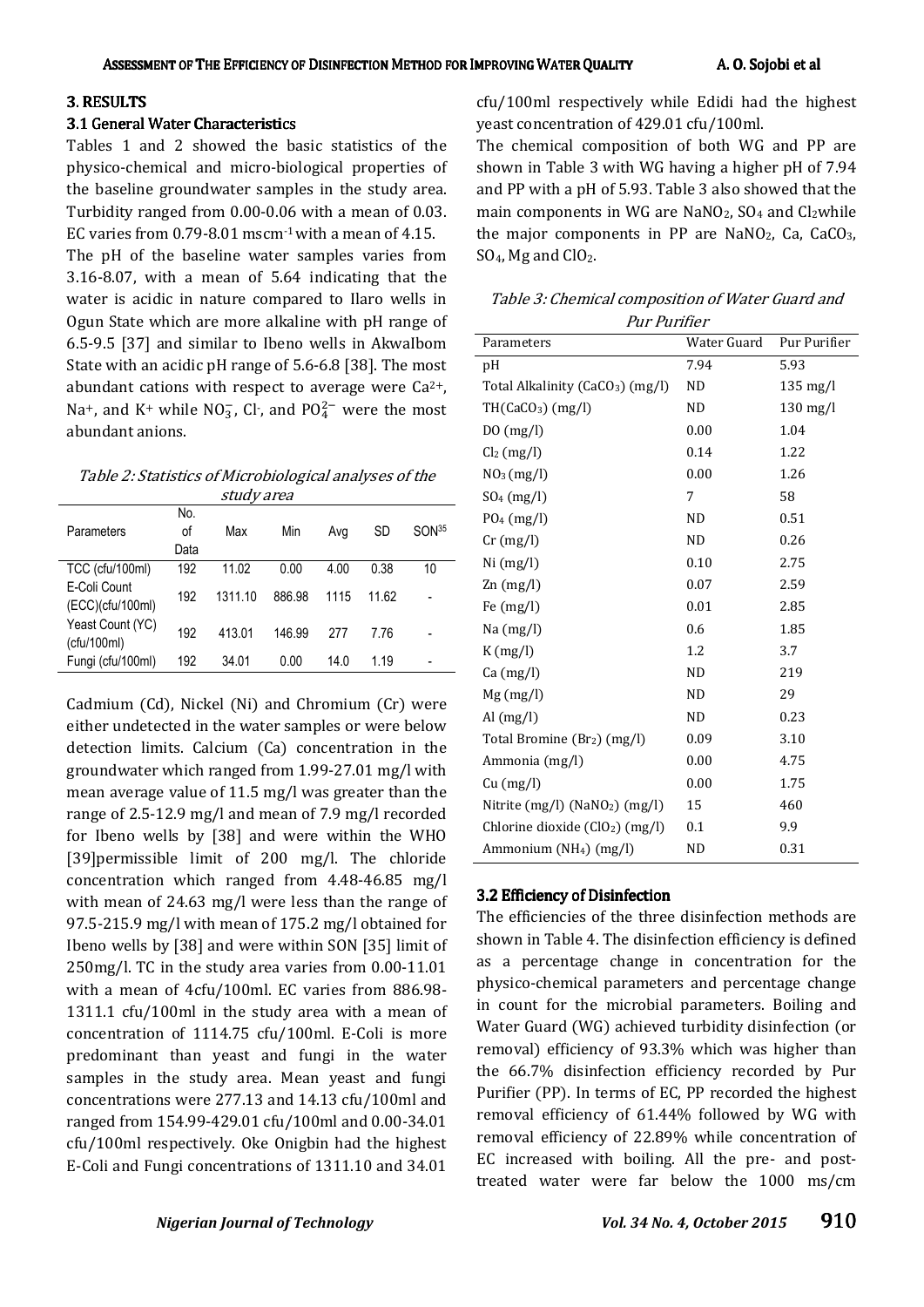prescribed by SON. In addition, all the pre- and posttreated water were found to have pH values below the SON recommended lower limit of 6.5, even though their pH increased. This showed that they are acidic and require alkaline treatment. PP recorded the highest pH, followed by Pur of 5.97 and WG of 5.79. Furthermore, PP recorded the highest TDS removal efficiency of 64.55% followed by boiling which recorded 52.73% and WG 40.91%. Chloride ion was found to increase substantially for both PP and WG with an increase of 525% and 520.83% respectively. The increase can be attributed to their chloride contents which plays crucial role in disinfection. Likewise, PP recorded the highest  $NO<sub>3</sub>$  removal efficiency of 92.3%. In contrast,  $NO<sub>3</sub>$  concentration increased for both boiling and WG. The pre- and posttreated water samples had chloride and  $NO<sub>3</sub>$ concentrations which were below their recommended limits of 250 mg/l and 50 mg/l respectively. Considering PO4, WG had the highest disinfection

Table 4: Disinfection efficiency in terms of percentage removal/addition of parameters

efficiency of 18.1% followed by boiling of 13%.

| Parameters      | <b>Boiling</b> | Water Guard | Pur Purifier |
|-----------------|----------------|-------------|--------------|
| Turbidity       | $-93.3$        | $-93.3$     | 66.7         |
| ЕC              | $-21.19$       | $-61.44$    | $-22.89$     |
| Ph              | $+22.12$       | $+7.96$     | $+13.27$     |
| <b>TDS</b>      | $+52.73$       | $+40.91$    | $+64.55$     |
| Cl              | $-83.6$        | $+520.8$    | $+525$       |
| NO <sub>3</sub> | $+111.0$       | $+37.61$    | $-92.3$      |
| PO <sub>4</sub> | $-13$          | $-18.1$     | $-7.81$      |
| Na              | $+216.7$       | $+250$      | $+1,133.3$   |
| K               | $-10.4$        | $-14.8$     | $-13.9$      |
| Ca              | $+81.82$       | $+81.82$    | $+172.73$    |
| Mg              | $+9.47$        | $+8.07$     | $+11.93$     |
| <b>TCC</b>      | $-65.5$        | $-75$       | $-96.9$      |
| ECC             | $-99.7$        | $-99.9$     | $-99.6$      |
| Yeast count     | $-35.9$        | $-93.5$     | $-98.9$      |
| Fungi count     | $-77.6$        | $-87.5$     | $-78.6$      |

 $-$  = removal;  $+$  = increase

The average zinc contents of groundwater treated with boiling, WG and PP were 0.09 mg/l, 0.17 mg/l and 0.04 mg/l respectively, which were below the SON recommended limit of 3 mg/l. All the three water treatments experienced increase in Na concentration. The increases were 1,333.3%, 250% and 216.7% for PP, WG and boiling respectively. In terms of Potassium (K) content, WG had the highest removal efficiency of 14.8%, followed by PP of 13.9%. Furthermore, the treated water experienced increase in Ca and Mg concentrations. PP recorded the highest Ca increase of

172.73% while WG and boiling recorded the same increased concentration of 81.82%. This is because PP contains Calcium hypochlorite  $[Ca(OCl)_2]$  Also, PP achieved the highest increase in Mg concentration of 11.93% followed by boiling with an increased concentration of 9.47%. No prescribed limit was prescribed by SON for Ca but the Ca concentration of the pre- and post-treated water samples were below the WHO prescribed limit of 200 mg/l. All the treated water samples experienced an increase in Mg concentration with PP recording the highest increase of 11.93%. The pre- and post-treated water samples were above the SON prescribed limit of 0.2 mg/l. The high Mg content could be attributable to the dissolution of Mg from the predominant clayey rock samples which characterize the geology of the area.

In terms of TCC, PP recorded the highest disinfection efficiency of 96.9% followed by WG and boiling with TCC disinfection efficiencies of 75% and 65.5% respectively. For ECC, WG recorded the highest disinfection efficiency of 99.9% followed by boiling and PP with disinfection efficiencies of 99.7% and 99.6% respectively. In terms of YC, PP recorded the highest disinfection efficiency of 98.9% while WG and boiling achieved disinfection efficiencies of 93.5% and 35.9% respectively. On the other hand, for FC, WG recorded the highest disinfection efficiency of 87.5% followed by PP and boiling with disinfection efficiencies of 78.6% and 77.6% respectively.

#### 3.3 Comparative Cost Analyses

While [40] recommended a minimum water requirement of 5 litres per capita per day for both drinking and cooking, [41] recommended 7.5 litres per capita per day. The 7.5 litres per capita per day was selected because it took care of the 4.5 litres per capita per day minimum drinking water requirement recommended by [42] and 3 litres per capita per day recommended by [43] required for cooking. Assuming a family size of six comprising father, mother, and four children, the total household water daily demand for both drinking and cooking is 45 litres. Also, assuming a 30-day month, the total minimum household water daily requirement for both drinking and cooking is 45  $x$  30 = 1,350 litres. Since Pur Purifier pack treats 10 litres of water, this implies therefore that the total number of packs required per month is 135 packs. At N30 per pack, the total expenditure per month equals  $135 X W25 = W3, 375.$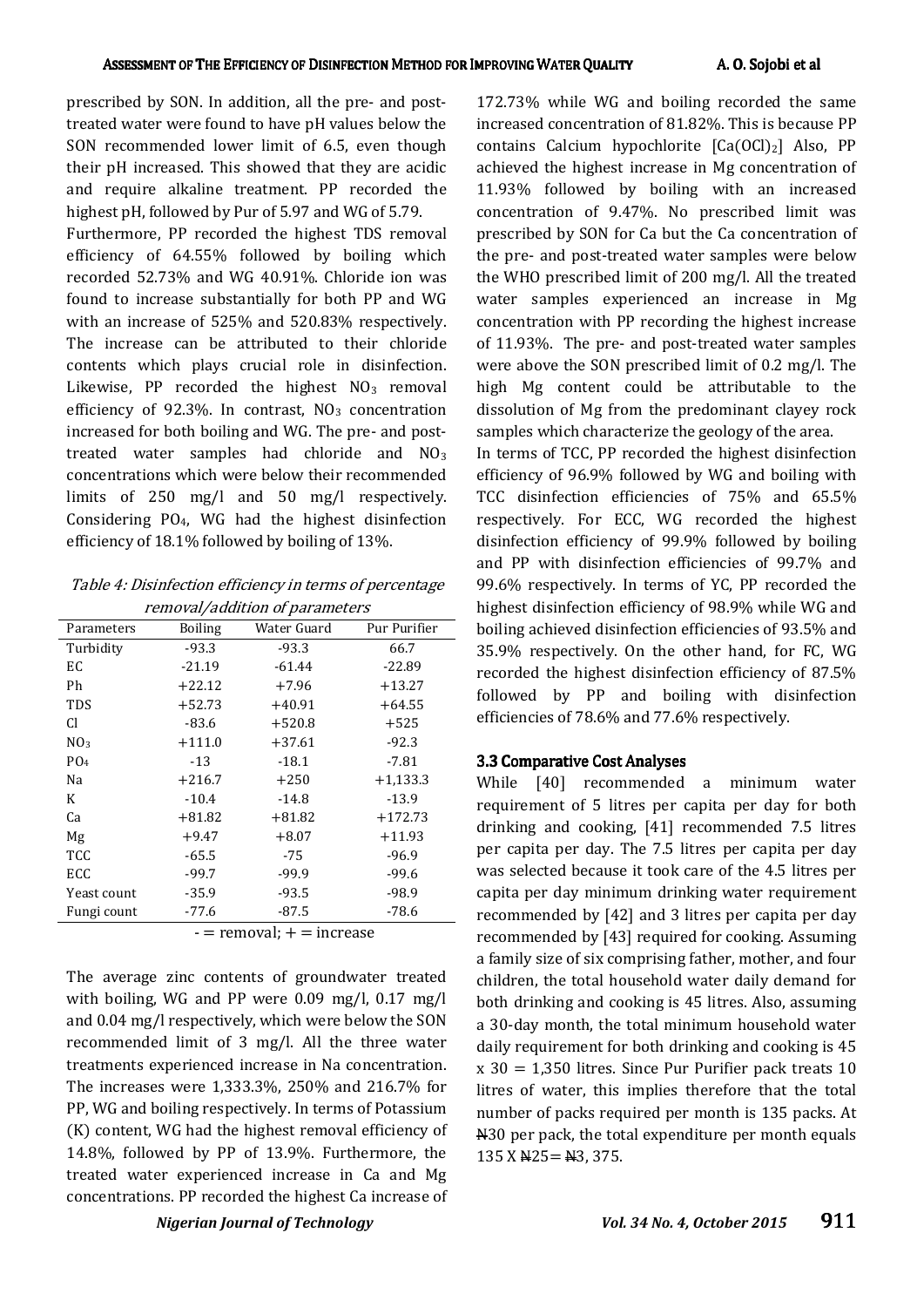With respect to WG, 1 capful which is equivalent to 10 ml is required to disinfect 25 litres of water while two capfuls are required for very dirty water. Since the water in our study area is relatively clean and clear, 1 capful was used. The quantity of ml of WG required to treat 1350 litres is 540 ml, which is equivalent to 4 bottles of WG approximately. At  $H60$  per bottle, the total expenditure per month on WG is  $N60 \times 4 = N240$ . The electric stove used was Mikachi hot plate with model number MK 8010. The electric stove consumed 1000 W for rolling boiled 3.63 litres of water in 12 minutes. Therefore, the power consumed was 0.2 KWh. Since the cost of power supply in Landmark University is  $\frac{1000}{100}$  for 37.04 KWh, therefore, the cost of the power consumed was  $H$ 5.40. With monthly household consumption of 1350 litres for drinking and cooking, the total expenditure per month is N2,008.

This showed that the cheapest disinfection method is WG with a monthly household cost of  $\frac{1240}{120}$ , followed by electric stove with a cost of N2,008 while the most expensive of the three methods was PP with a total household cost of N<sub>3</sub>, 375.

# 4. DISCUSSION

The acidic pH of the groundwater in the study area indicates contamination from anthropogenic sources [37]. The apparent sources of contamination were poor sewerage and waste disposal, open defecation, poor sanitary and hygiene practices, leaching from the aquifer and droppings from domesticated animals. Since pH is found to affect enzymes and hormones in the body which control metabolism, growth and development [38], there is need for alkalinisation treatment of the groundwater in the study area. The apparent clarity of the groundwater samples with turbidity values ranging from 0.00 NTU-0.06 NTU which was below the SON prescribed limit of 5 NTU could create a misleading impression that the groundwater sources in the area is safe for drinking without disinfection. This was also the case with spring waters in Nsukka which were seen as clean and safe even though they were contaminated by Total coliform and E-coli [44]. The turbidity values were below the mean value of 4.1 NTU obtained for Kwara State by [45], 11.9 NTU and 21.9 NTU obtained by [46] for protected and open wells and 2.8 NTU-28.63 NTU obtained by [38] for Ibeno wells.

Furthermore, the TDS for the study area which ranged from 0.19 mg/l -2.53 mg/l were less than the range of

4.83 mg/l -183.55 mg/l recorded for Ilaro groundwater by [37] and was less than the average of 553.7 mg/l obtained for Kwara State by [45]. Since the TDS were higher than TSS value in all the water samples, therefore, treatment methods should focus on removing the TDS than on suspended solids. High solid concentration in water is found to affect solubility of oxygen [38].

The increased values of DO in all the treated samples were similar to the report of [4] when water was treated with boiling and WG and could be traced to the reduction in the BOD  $[4]$ . The BOD<sub>5</sub> values of the raw water samples which range from 2.5-3.6 mg/l were within the maximum value of 6.0 mg/l recommended by [47]. The TH which ranged from 91.99 mg/l - 219.51 mg/l was greater than the TH range of 2.7 mg/l -109.5 mg/l for Ibeno wells obtained by [38]. No limit was prescribed by SON for TH. In comparison with the WHO limit of 100 mg/l, most of the wells were found to have TH which exceeded the limit.

In addition, though their  $NO<sub>3</sub>$  values range from 3.18 mg/l -192.25 mg/l, most of the wells recorded high nitrate values which exceeded the SON limit of 50 mg/l, and this poses potential health risk to pregnant women and infants because it causes methaemoglobinemia at high concentrations [38]. Although there is no established limit for phosphate, high phosphate concentration is known to favour the growth of algae which could release cyanotoxins which is detrimental to health [38].

The Pb values for the study area which range from 0.02 mg/l – 0.05 mg/l were similar to the range of  $0.01$  mg/l –  $0.019$  mg/l obtained by [48] for shallow wells in Patigi but lower compared to the range of 7.53 mg/l – 21.35 mg/l obtained for wells in Ibadan. None of the three disinfection methods was efficient in lead removal since the Pb concentration posttreatment ranged between 0.07 mg/l -0.36 mg/l. Pb is carcinogenic and toxic to the central and peripheral nervous systems and retards mental development of infants [49].

Results shown in Table 4 showed that disinfection treatments applied to groundwater samples improved not only the microbiological properties of the treated water samples but also changed their physicochemical properties. While some parameters such as pH, TDS, TH, DO, Na, Ca and Mg were found to experience increased concentration post-treatment, some were significantly removed by the three disinfection methods.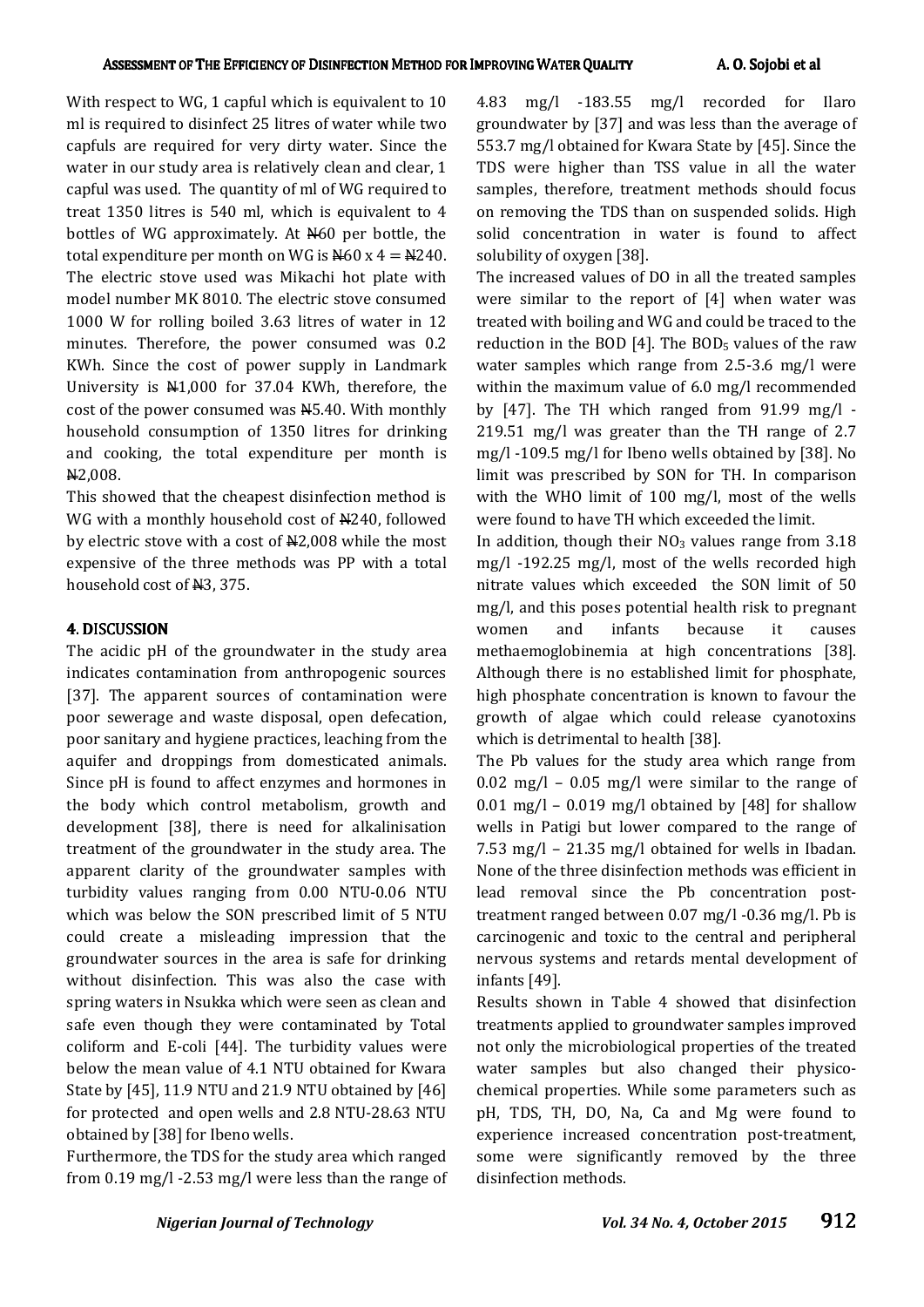In summary, in terms of disinfection efficiency, PP achieved the highest removal efficiency for EC (61.44%), NO3 (92.3%), TCC (96.9%) and YC (98.9%). On the other hand, WG recorded the highest removal efficiency for phosphate (18.1%), K (14.8%), ECC (99.9%) and FC (87.5%) while boiling achieved the highest removal efficiency for chlorine (83.6%) and jointly recorded the highest turbidity removal efficiency of 93.3% alongside WG.

In terms of microbiological disinfection efficiency, the results showed that the E-coli were significantly removed by the three disinfection methods with high disinfection efficiency range of 99.6% -99.9%. E. coli removal efficiency of 100% and 99.98% achieved by WG with WW and BW were comparable to the 100% removal efficiency reported by [26] with WG treated spring water. In addition, the 99.63% removal efficiency achieved with PP in both WW and BW was close to the 100% removal efficiency obtained by [50] and [51]. For boiling, the 99.22% and 99.48% disinfection efficiency achieved for E. coli in WW and BW were very close to the 100% removal efficiency of Faecal coliform reported by [52] after ten minutes of boiling and were higher than the 99 disinfection efficiency reported by [53]. Also, the 65.6% - 96.57% disinfection efficiency range recorded for TCC by the three disinfection methods was found to compare well with the 86.2% reduction achieved by [54] for shallow wells, borehole water and outdoor tap samples but were lower compared to the 86-99% reduction obtained by [55].

More than 95% of the WS fell within the 'low-risk' category of not more than 10 TC/100 mL which indicated a lower contamination compared to the WS treated by [55] having about 60% and over 20% within the 'low-risk' and 'very-high risk' categories respectively.

Since cost is one of the limiting factors in the uptake of household disinfection methods as reported by [28], WG is recommended since it presents the cheapest treatment method compared to boiling and Pur purifier.

# 5. CONCLUSION 5. CONCLUSION CONCLUSION

The groundwater resources in the study area were found to be contaminated and require disinfection to make them potable and safe for human consumption. The efficiencies of the three disinfection methods applied namely boiling, water guard and pur purifier varied in terms of removal of unwanted physicochemical properties, anions, heavy metals and minerals and microbiological properties such as total coliform, E. coli, yeast and fungi. The choice of the disinfection method to apply to a particular water source depends on the key parameter(s) to be removed or enhanced. In summary, PP achieved the highest removal efficiency for EC,  $NO<sub>3</sub>$ total coliform and yeast while WG recorded the highest removal efficiency for phosphate, potassium, E. coli and Fungi while boiling achieved the highest removal efficiency for chlorine and jointly recorded the highest turbidity removal efficiency alongside WG.

It is recommended that further investigation should be done to optimize the efficiency of the three disinfection methods. Likewise, public enlightenment should be embarked upon by the State and Local Governments to sensitize the rural populace on the importance of disinfecting groundwater sources used for drinking and cooking purposes. Based on comparative cost analyses, water guard is recommended as the cheapest disinfection method for household water used for drinking and cooking. To encourage the uptake of WG by rural households, there is need for strategic marketing of the product especially in rural areas. The successful adoption of the product will help reduce the consumption of other unsafe drinking sources of water and will also help safeguard the health of the rural populace against preventable water-borne diseases.

#### 6. ACKNOWLEDGMENT

The authors highly appreciate the support received from colleagues in the course of this research.

Conflict of interest: There is no conflict of interest.

#### 7. REFERENCES 7. REFERENCES REFERENCES

- [1] Falbo,K., Schneider, R.L., Buckley, D.H., Walter, M.T., Bergholz, P.W., Buchanan, B.P. "Roadside ditches as conduits of fecal indicator organisms and sediment: Implications for water quality management", Journal of Environmental Management, 128, pp. 1050-1059, 2013.
- [2] Baiga, J.A., Kazia, T.G., Araina, M.B., Afridi, H.I., Kandhro, G.A., Sarfraza, R.A., Jamal, M.K., Shah, A.Q. "Evaluation of arsenic and other physico-chemical parameters of surface and ground water of Jamshoro, Pakistan", Journal of Hazardous Materials, 166, pp. 662–669, 2009.
- [3] Huber, M.K. "Bottled water: The risks to our health, our environment and our wallets", Thesis, School of Public and Environmental Affairs, 2010, Accessed November 20, 2014.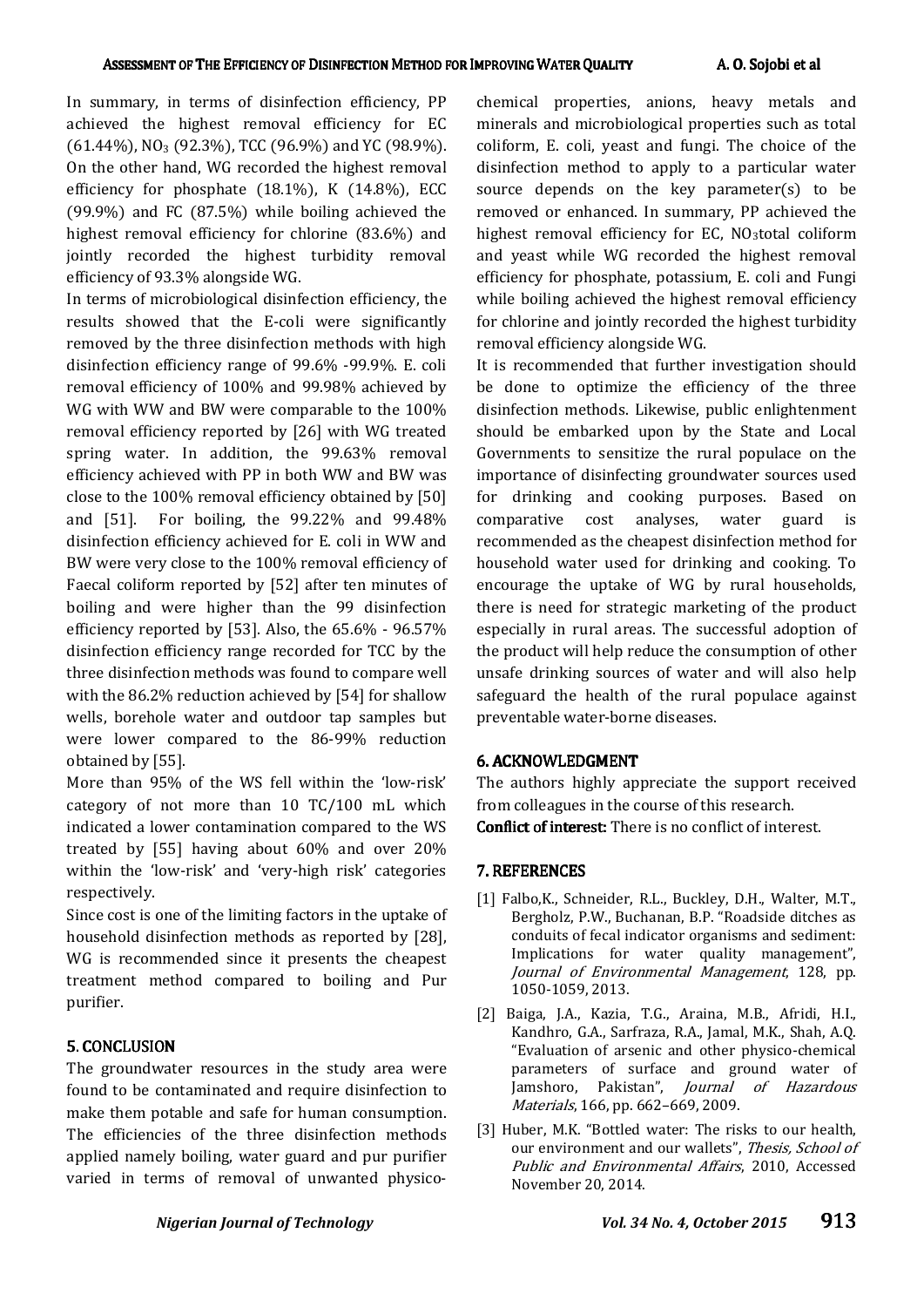- [4] Sojobi, S.O., Owamah H.I., and Dahunsi, S.O. "Comparative study of household water treatment in a rural community in Kwara State, Nigeria", Nigerian Journal of Technology, 33 (1), pp. 134-140, 2014.
- [5] Casanovas-Massana, A., Blanch, A. R. "Characterization of microbial populations associated with natural swimming pools", International Journal of Hygiene and Environmental Health, 216, pp. 132– 137, 2013.
- [6] Ayandiran, T.A., Ayandele A.A., Dahunsi, S.O. and Ajala, O. O. "Microbial assessment and prevalence of antibiotic resistance in polluted Oluwa River, Nigeria", Egyptian Journal of Aquatic Research, 40, 291-299, 2014
- [7] Dahunsi, S. O., Ayandiran, T. A., Oranusi, U.S. and Owamah, H. I. "Drinking water quality and public health of selected communities in South Western Nigeria", Water Quality, Exposure and Health, 6, pp. 143-153, 2014.
- [8] Azizullah A., Khattak, M.N.K., Richter P. and Hader D.- P. "Water pollution in Pakistan and its impact on public health-A Review", Environment International, 37, pp. 479-497, 2011.
- [9] WHO. "Guidelines for drinking water quality", World Health Organization, Geneva, Switzerland, 2004
- [10] Wilkes, G., Edge, T.A., Gannon, V.P.J., Jokinen, C., Lyautey, E., Neumann, N.F., Ruecker, N., Scott, A., Sunohara, M., Topp, E., Lapen, D.R. "Associations among pathogenic bacteria, parasites, and environmental and land use factors in multiple mixed-use watersheds", Water Research, 45, pp. 5807-5825, 2011.
- [11] Liang, Z., He, Z., Zhou, X., Powell, C.A., Yang, Y., He, L.M., Stoffella, P.J. "Impact of mixed land-use practices on the microbial water quality in a subtropical coastal watershed", Science of the Total Environment, 449, pp. 426–433, 2013.
- [12] Coleman, B.L., Louie, M., Salvadori, M.I., McEwen, S.A., Neumann, N., Sibley, K., Irwin, R.J., Jamieson, F.B., Daignault, D., Majury, A., Braithwaite, S., Crago, B., McGeer, A.J. "Contamination of Canadian private drinking water sources with antimicrobial resistant Escherichia coli", Water Research, 47, 3026-3036, 2013.
- [13] Novotny, V. "Water-energy nexus: retrofitting urban areas to achieve zero pollution", Building Research and Information, 41, 589-604, 2013.
- [14] Arvai, J. and Post, K. "Risk management in a developing country context: improving decisions about pont-of-use water treatment among the rural poor in Africa", Risk Analysis, 32 (1), 67-80, 2012.
- [15] Khan, S., Shahnaz M, Jehai N., Rehman S., Shah, M.T., Din S. "Drinking water quality and human health risk in Charsadda district, Pakistan", Journal of Cleaner Production, 60, pp. 93-101, 2013.
- [16] UNICEF and WHO. "Progress on drinking water and sanitation, 2012 update", Accessed January 5, 2015.
- [17] Aish, A.M. "Drinking water quality assessment of the middle governorate in the gaza strip Palestine", Water Research and Industry, 4, pp. 13-20, 2013.
- [18] Zhang J. "The impact of water quality on health: Evidence from the drinking water infrastructure program in rural China", Journal of Health Economics, 31, 122-134, 2012.
- [19] Schmidt, W. and Cairncross, S. Household water treatment in poor populations: Is there enough evidence for scaling up now? Environment Science Technologies, 43.4, pp. 986-992, 2009.
- [20] Mellor J.E., Smith J.A., Samie A. and Dillingham, R.A. "Coliform sources and mechanisms for regrowth in household drinking water in Limpopo, South Africa", Journal of Environmental Engineering, pp. 1152-1161, 2013.
- [21] Do, A.T., Kuroda, K., Hayashi, T., Nga, T.T.V., Oguma, K. and Takizawa, S. "Household survey of installation and treatment efficiency of point-of-use water treatment systems in Hanoi, Vietnam", Journal of Water Supply: Research and Technology-AQUA, 63 (2), 154-161, 2014.
- [22] Roma, E., Bond, T., and Jeffrey, P. "Factors involved in sustained use of point-of-use water disinfection methods. A field study from Flores Island, Indonesia", Journal of Water and Health, 12 (3), pp. 573-583, 2014.
- [23] Luoto, J., Najnin, N., Mahmud, M., Albert, J. aIslam, M.S. Luby S, Unicomb L and Levine D.I. "What pointof-use water treatment products do consumers use? Evidence from a randomized controlled trial among the urban poor in Bangladesh", Plos ONE, 6 (10), pp. 1-8, 2011.
- [24] Rosa, G. and Clasen, T. "Estimating the scope of household water treatment in low-and middleincome countries", American Journal of Tropical Medicine and Hygiene, 82, pp. 289-300, 2010.
- [25] Sodha S.V., Menon M., Trivedi K., Ati A., Figueroa E., Ainslie R., Wannemuehler K., Quick R. "Microbiologic effectiveness of boiling and safe storage in South Sulawesi, Indonesia" ,Journal of Water Health, 9 (3), 577-585, 2011.
- [26] Ogunyoku, T.A., Nover, D.M., McKnzie, E.R., Joshi, G. and Fleenor, W.E. "Point-of-use drinking water treatment in the developing world: community acceptance, project monitoring and revision", International Journal for Service Learning in Engineering, 6 (1), pp. 14-32, 2011.
- [27] UNICEF. "Promotion of household water treatment and safe storage in UNICEF WASH programmes", United Nations International Children Education Fund, 2008.
- [28] PATH. "Market assessment of household water treatment products in eight African countries.